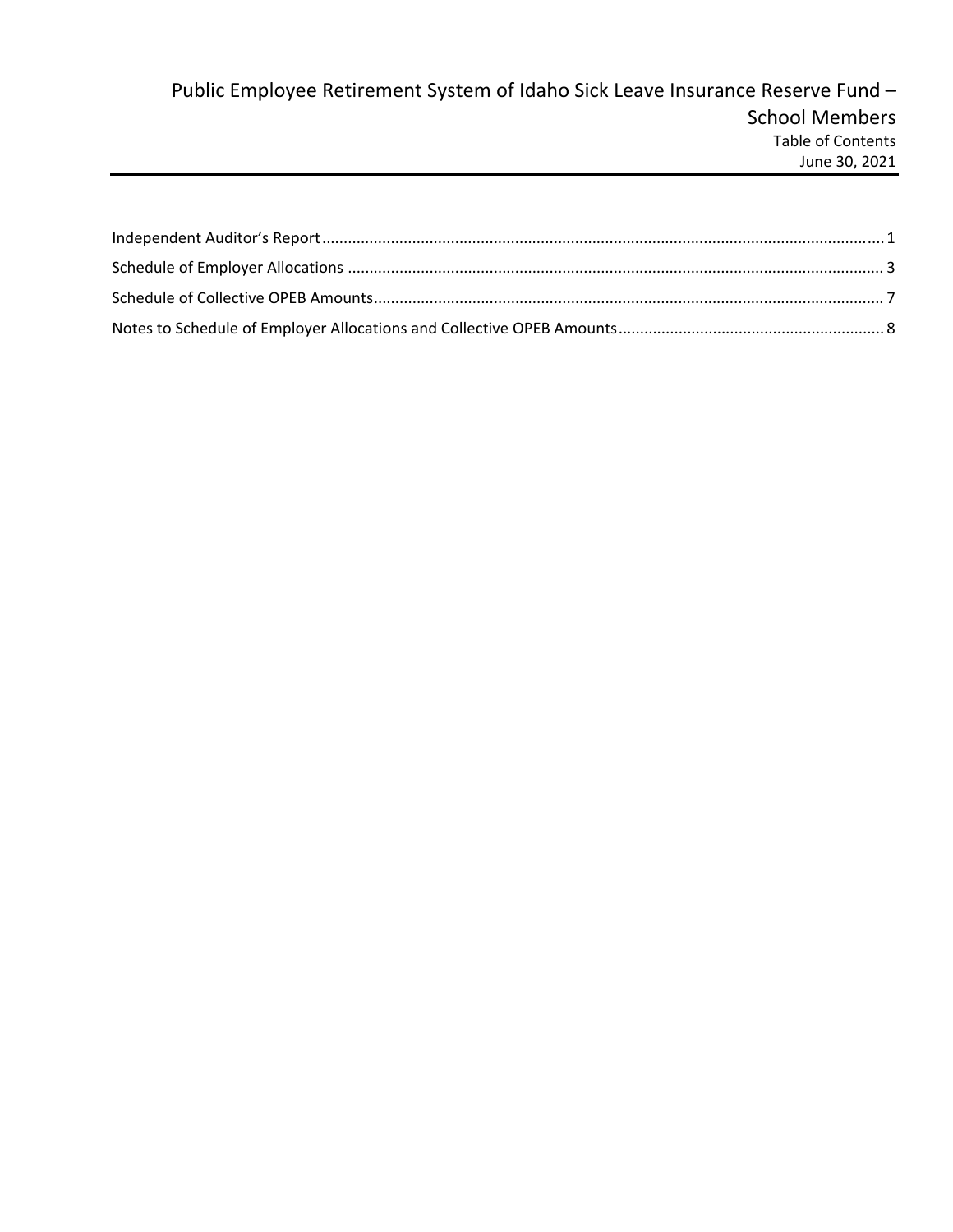

**CPAs & BUSINESS ADVISORS** 

#### **Independent Auditor's Report**

To the Retirement Board Public Employee Retirement System of Idaho Boise, Idaho

## **Report on Schedule of Allocations and Net Other Postemployment Benefit (OPEB) Amounts by Employer**

We have audited the accompanying schedule of employer allocations of Public Employee Retirement System of Idaho Sick Leave Insurance Reserve Fund – School Members (the Fund) as of and for the year ended June 30, 2021, and related notes. We have also audited the totals for the columns titled net OPEB liability (asset), total deferred outflows of resources, total deferred inflow of resources and plan OPEB expense (expense offset) (specified column totals) included in the accompanying schedule of collective OPEB amounts (collectively the Schedules) of the Fund as of and for the year ended June 30, 2021, and related notes.

### **Management's Responsibility for the Schedules**

Management is responsible for the preparation and fair presentation of the Schedules in accordance with accounting principles generally accepted in the United States of America; this includes design, implementation, and maintenance of internal control relevant to the preparation and fair presentation of the Schedules that is free from material misstatement, whether due to fraud or error.

#### **Auditor's Responsibility**

Our responsibility is to express opinions on the schedules of employer allocations and specified column totals included in the schedule of collective OPEB amounts based on our audit. We conducted our audit in accordance with auditing standards generally accepted in the United States of America. Those standards require that we plan and perform the audit to obtain reasonable assurance about whether the schedule of employer allocations and specified column totals included in the schedule of collective OPEB amounts are free from material misstatement.

An audit involves performing procedures to obtain audit evidence about the amounts and disclosures in the schedule of employer allocations and specified column totals included in the schedule of collective OPEB amounts. The procedures selected depend on the auditor's judgment, including the assessment of the risks of material misstatement of the schedule of employer allocations and specified column totals included in the schedule of collective OPEB amounts, whether due to fraud or error. In making those risk assessments, the auditor considers internal control relevant to the entity's preparation and fair presentation of the schedule of employer allocations and specified column totals included in the schedule of collective OPEB amounts in order to design audit procedures that are appropriate in the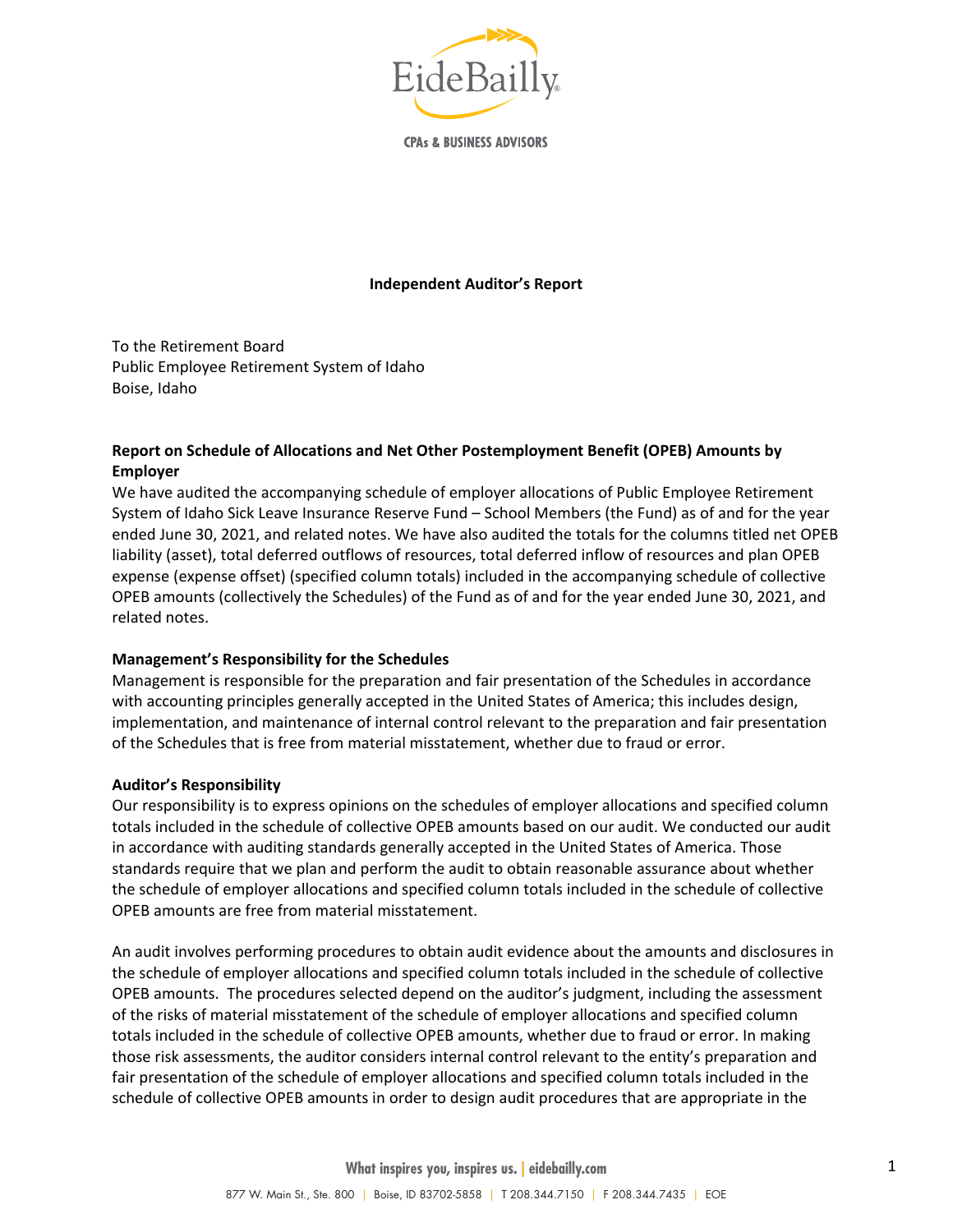circumstances, but not for the purpose of expressing an opinion on the effectiveness of the Fund's internal control. Accordingly, we express no such opinion. An audit also includes evaluating the appropriateness of accounting policies used and the reasonableness of significant accounting estimates made by management, as well as evaluating the overall presentation of the schedule of employer allocations and specified column totals included in the schedule of collective OPEB amounts.

We believe that the audit evidence we have obtained is sufficient and appropriate to provide a basis for our audit opinions.

### **Opinions**

In our opinion, the Schedules referred to above present fairly, in all material respects, the employer allocations and net OPEB liability (asset), total deferred outflows of resources, total deferred inflow of resources, and plan OPEB expense (expense offset) for the Fund as of and for the year ended June 30, 2021, in accordance with accounting principles generally accepted in the United States of America.

### **Other Matters**

We have audited, in accordance with auditing standards generally accepted in the United States of America, the financial statements of Public Employee Retirement System of Idaho (the System) as of and for the year ended June 30, 2021, and our report thereon, dated October 28, 2021 expressed an unmodified opinion on those financial statements.

### **Restriction on Use**

Our report is intended solely for the information and use of the Fund's management, the System's retirement board, fund employers and their auditors and is not intended to be and should not be used by anyone other than these specified parties.

Gade Sailly LLP

October 28, 2021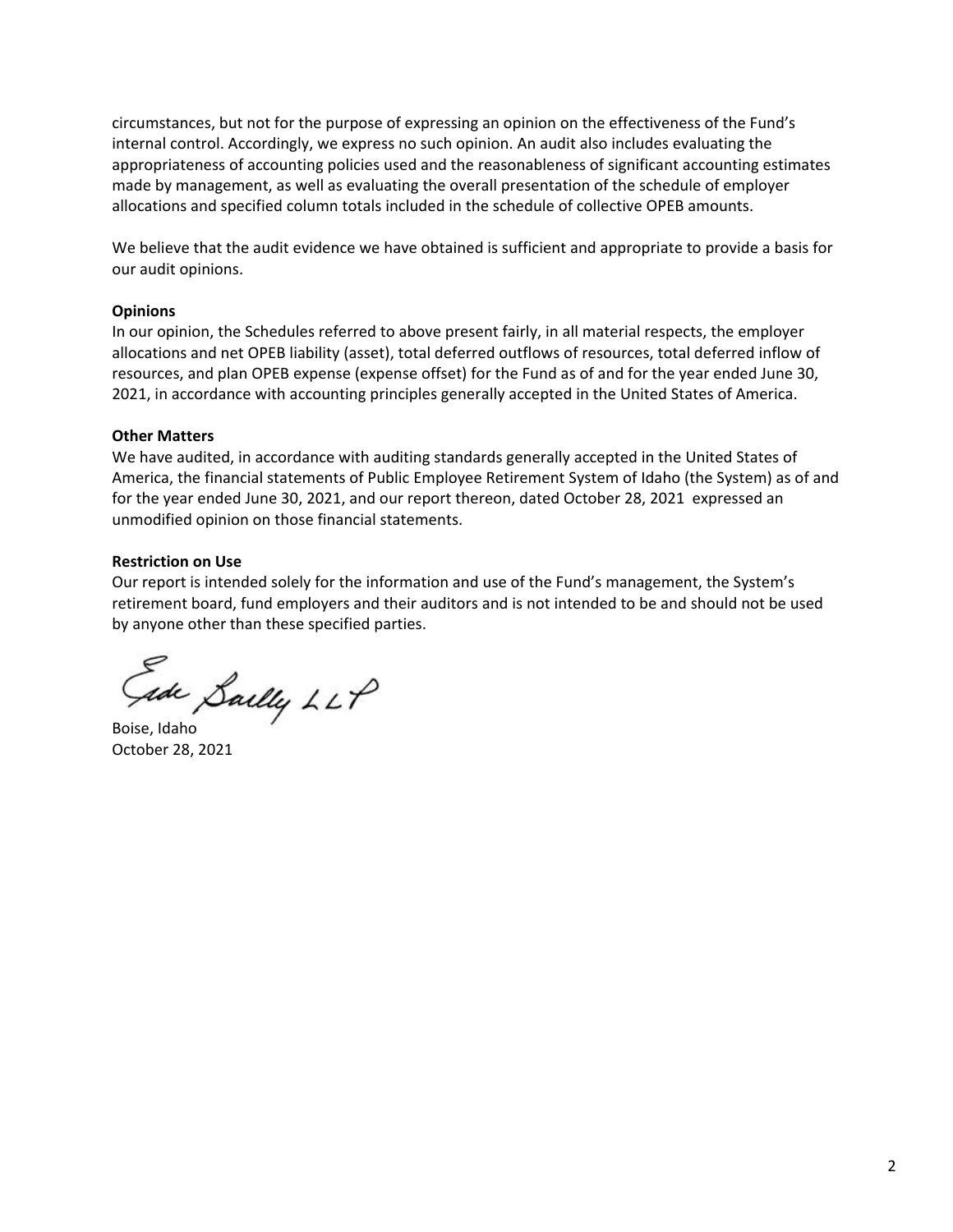Public Employee Retirement System of Idaho Sick Leave Insurance Reserve Fund – School Members Schedule of Employer Allocations

June 30, 2021

|                                       | <b>Fiscal Year 2020</b><br><b>Employer</b><br><b>Contributions</b> | <b>Employer</b><br>Proportionate<br><b>Share</b> |
|---------------------------------------|--------------------------------------------------------------------|--------------------------------------------------|
| <b>Public Schools</b>                 |                                                                    |                                                  |
| Aberdeen School District              | \$<br>24,887                                                       | 0.002775609                                      |
| Alturas International Academy         | 8,378                                                              | 0.000934385                                      |
| American Falls Sd                     | 45,903                                                             | 0.005119491                                      |
| American Heritage Charter School      | 8,921                                                              | 0.000994945                                      |
| Another Choice Virtual Charter School | 12,786                                                             | 0.001426003                                      |
| Anser of Idaho Inc                    | 10,849                                                             | 0.001209972                                      |
| Arbon School District                 | 1,049                                                              | 0.000116993                                      |
| Avery School District                 | 924                                                                | 0.000103052                                      |
| <b>Basin School District</b>          | 13,138                                                             | 0.001465261                                      |
| Bear Lake School District             | 33,869                                                             | 0.003777358                                      |
| Bingham Academy                       | 4,290                                                              | 0.000478457                                      |
| Blackfoot Charter Comm Learning Ctr   | 10,915                                                             | 0.001217333                                      |
| <b>Blackfoot School Dis</b>           | 103,847                                                            | 0.011581896                                      |
| <b>Blaine Co School District</b>      | 205,544                                                            | 0.022924006                                      |
| <b>Bliss School District</b>          | 7,160                                                              | 0.000798544                                      |
| <b>Boise Ind School District</b>      | 1,035,818                                                          | 0.115523190                                      |
| <b>Bonneville School District</b>     | 315,850                                                            | 0.035226265                                      |
| <b>Boundary County Sd</b>             | 45,158                                                             | 0.005036402                                      |
| Bruneau-Grandview Sd                  | 10,532                                                             | 0.001174618                                      |
| <b>Buhl School District</b>           | 36,684                                                             | 0.004091310                                      |
| <b>Butte Co School District</b>       | 13,279                                                             | 0.001480986                                      |
| <b>Caldwell School District</b>       | 140,597                                                            | 0.015680567                                      |
| Camas Co School District              | 7,108                                                              | 0.000792744                                      |
| Cambridge School District             | 6,982                                                              | 0.000778692                                      |
| Canyon-Owyhee Sd (Cossa)              | 18,228                                                             | 0.002032941                                      |
| Cascade School District               | 10,250                                                             | 0.001143167                                      |
| Cassia Co Sd                          | 141,744                                                            | 0.015808490                                      |
| Castleford Sd                         | 11,406                                                             | 0.001272094                                      |
| Challis Jt Sd                         | 12,086                                                             | 0.001347933                                      |
| Chief Tahgee Elementary Academy       | 7,047                                                              | 0.000785941                                      |
| <b>Clark Co School District</b>       | 6,798                                                              | 0.000758170                                      |
| Clearwater/Orofino Jt Sd              | 43,705                                                             | 0.004874351                                      |
| Coeur d'Alene Charter Academy         | 19,377                                                             | 0.002161087                                      |
| Coeur d'Alene Sd                      | 306,021                                                            | 0.034130052                                      |
| <b>Compass Public Charter School</b>  | 21,855                                                             | 0.002437455                                      |
| Cottonwood Sd                         | 13,990                                                             | 0.001560283                                      |
| Council Valley Sd                     | 8,356                                                              | 0.000931932                                      |
| Culdesac Jt Sd                        | 5,464                                                              | 0.000609392                                      |
| <b>Dietrich School District</b>       | 7,061                                                              | 0.000787502                                      |
| Elevate Academy, Inc                  | 9,357                                                              | 0.001043572                                      |
| <b>Emmett School District</b>         | 69,288                                                             | 0.007727584                                      |
| Falconridge Charter School            | 6,528                                                              | 0.000728058                                      |
| Fern-Waters Public Charter School     | 928                                                                | 0.000103498                                      |
| Filer School District                 | 45,963                                                             | 0.005126183                                      |
| Firth School District                 | 22,067                                                             | 0.002461099                                      |
| Forge International School            | 5,840                                                              | 0.000651326                                      |
| <b>Fruitland School District</b>      | 48,810                                                             | 0.005443704                                      |

See Notes to Schedule of Employer Allocations and Collective OPEB Amounts 3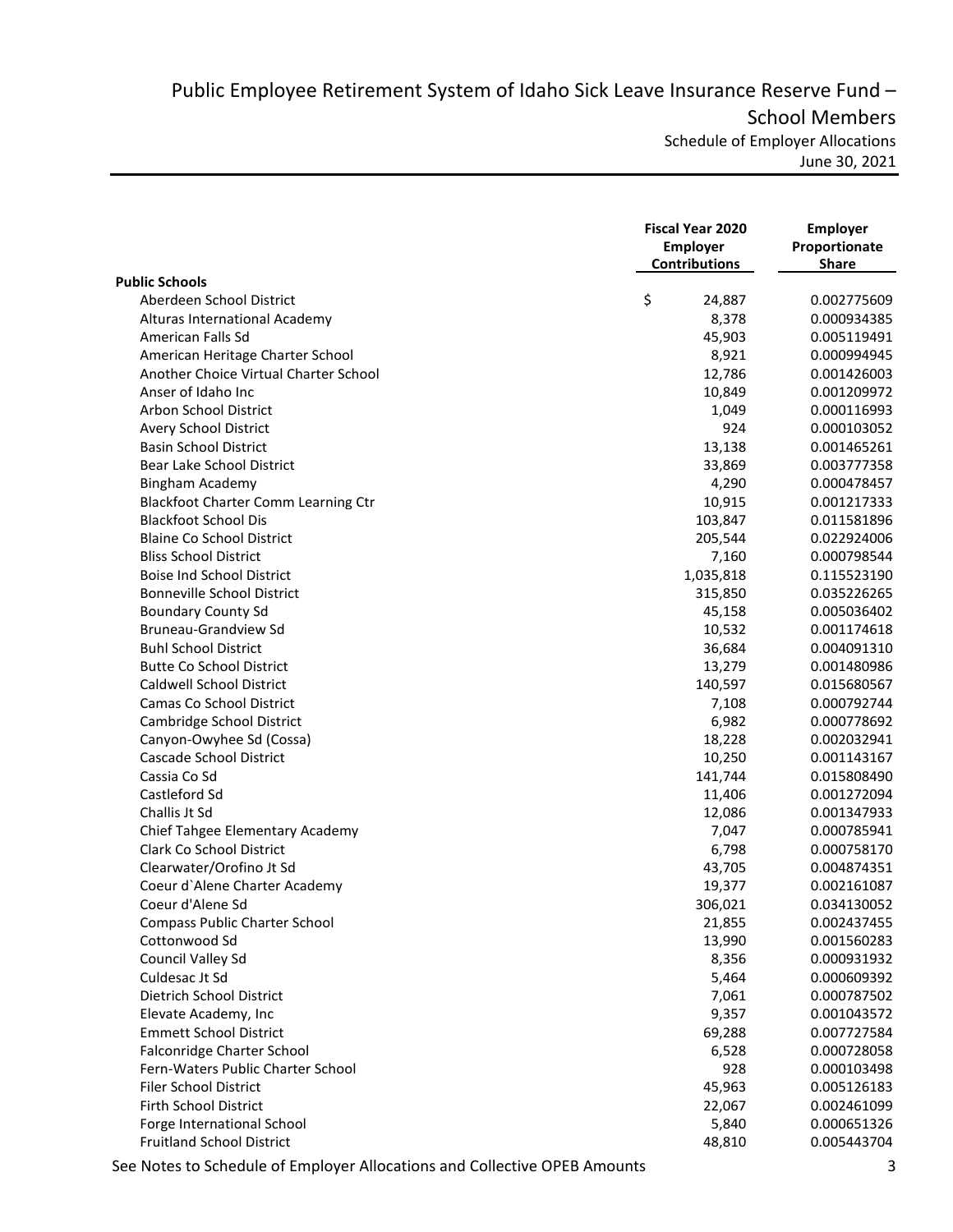Public Employee Retirement System of Idaho Sick Leave Insurance Reserve Fund – School Members

Schedule of Employer Allocations

June 30, 2021

|                                                | <b>Fiscal Year 2020</b><br><b>Employer</b><br><b>Contributions</b> | <b>Employer</b><br>Proportionate |
|------------------------------------------------|--------------------------------------------------------------------|----------------------------------|
| <b>Public Schools, continued</b>               |                                                                    | <b>Share</b>                     |
| Future Public School Inc                       | 8,007                                                              | 0.000893008                      |
| Garden Valley Sd                               | 9,408                                                              | 0.001049260                      |
| Gem Prep: Meridian, Inc.                       | 6,473                                                              | 0.000721924                      |
| Gem Prep: Nampa, Inc.                          | 7,043                                                              | 0.000785495                      |
| Gem Prep: Online, LLC                          | 11,995                                                             | 0.001337784                      |
| Gem Prep: Pocatello, Inc.                      | 5,077                                                              | 0.000566230                      |
| Genesee School District                        | 13,719                                                             | 0.001530059                      |
| Glenns Ferry Jt Sd                             | 16,216                                                             | 0.001808546                      |
| Gooding Jt Sd                                  | 38,648                                                             | 0.004310352                      |
| <b>Grace School District</b>                   | 16,762                                                             | 0.001869440                      |
| Hagerman Jt Sd                                 | 10,228                                                             | 0.001140713                      |
| Hansen School District                         | 12,986                                                             | 0.001448309                      |
| Heritage Academy                               | 5,389                                                              | 0.000601027                      |
| Heritage Community Charter School              | 10,813                                                             | 0.001205957                      |
| Highland Jt Sd                                 | 8,039                                                              | 0.000896577                      |
| Homedale School District                       | 26,826                                                             | 0.002991863                      |
| Horseshoe Bend Sd                              | 10,725                                                             | 0.001196143                      |
| I Succeed Virtual High School                  | 8,815                                                              | 0.000983123                      |
| Id Assn of School Administrators               | 1,243                                                              | 0.000138630                      |
| Id High Sch Activity Assn                      | 2,703                                                              | 0.000301461                      |
| <b>Idaho Arts Charter School</b>               | 24,512                                                             | 0.002733786                      |
| Idaho Bureau of Ed Svcs for the Deaf and Blind | 25,566                                                             | 0.002851337                      |
| Idaho College And Career Readiness Academy     | 4,194                                                              | 0.000467750                      |
| Idaho Digital Learning Academy                 | 22,241                                                             | 0.002480505                      |
| <b>Idaho Education Assn</b>                    | 12,150                                                             | 0.001355071                      |
| <b>Idaho Falls Sd</b>                          | 283,377                                                            | 0.031604601                      |
| Idaho School Boards Assn                       | 4,897                                                              | 0.000546155                      |
| Idaho School District Council                  | 550                                                                | 0.000061341                      |
| Idaho Science & Technology Charter School      | 9,197                                                              | 0.001025727                      |
| Idaho Virtual Academy                          | 31,101                                                             | 0.003468647                      |
| Idaho Virtual Education Partners, Inc.         | 13,528                                                             | 0.001508757                      |
| Inspire Virtual Charter School                 | 13,967                                                             | 0.001557718                      |
| Jerome School District                         | 108,604                                                            | 0.012112437                      |
| Kamiah Jt Sd                                   | 14,502                                                             | 0.001617386                      |
| Kellogg School District                        | 40,153                                                             | 0.004478202                      |
| Kendrick School District                       | 10,728                                                             | 0.001196477                      |
| Kimberly School District                       | 56,862                                                             | 0.006341731                      |
| Kootenai Bridge Academy                        | 5,328                                                              | 0.000594224                      |
| Kootenai School District                       | 9,956                                                              | 0.001110377                      |
| Kootenai Technical Education Campus            | 4,803                                                              | 0.000535671                      |
| Kuna Jt Sd                                     | 141,754                                                            | 0.015809606                      |
| Lake Pend Oreille Sch District                 | 128,283                                                            | 0.014307206                      |
| <b>Lakeland School District</b>                | 141,219                                                            | 0.015749938                      |
| Lapwai School District                         | 28,744                                                             | 0.003205774                      |
| Legacy Public Charter School                   | 6,448                                                              | 0.000719136                      |
| Lewiston Independ Sd                           | 182,381                                                            | 0.020340673                      |
| Liberty Charter School Inc                     | 9,032                                                              | 0.001007325                      |
| Mackay School District                         | 6,964                                                              | 0.000776684                      |

See Notes to Schedule of Employer Allocations and Collective OPEB Amounts 4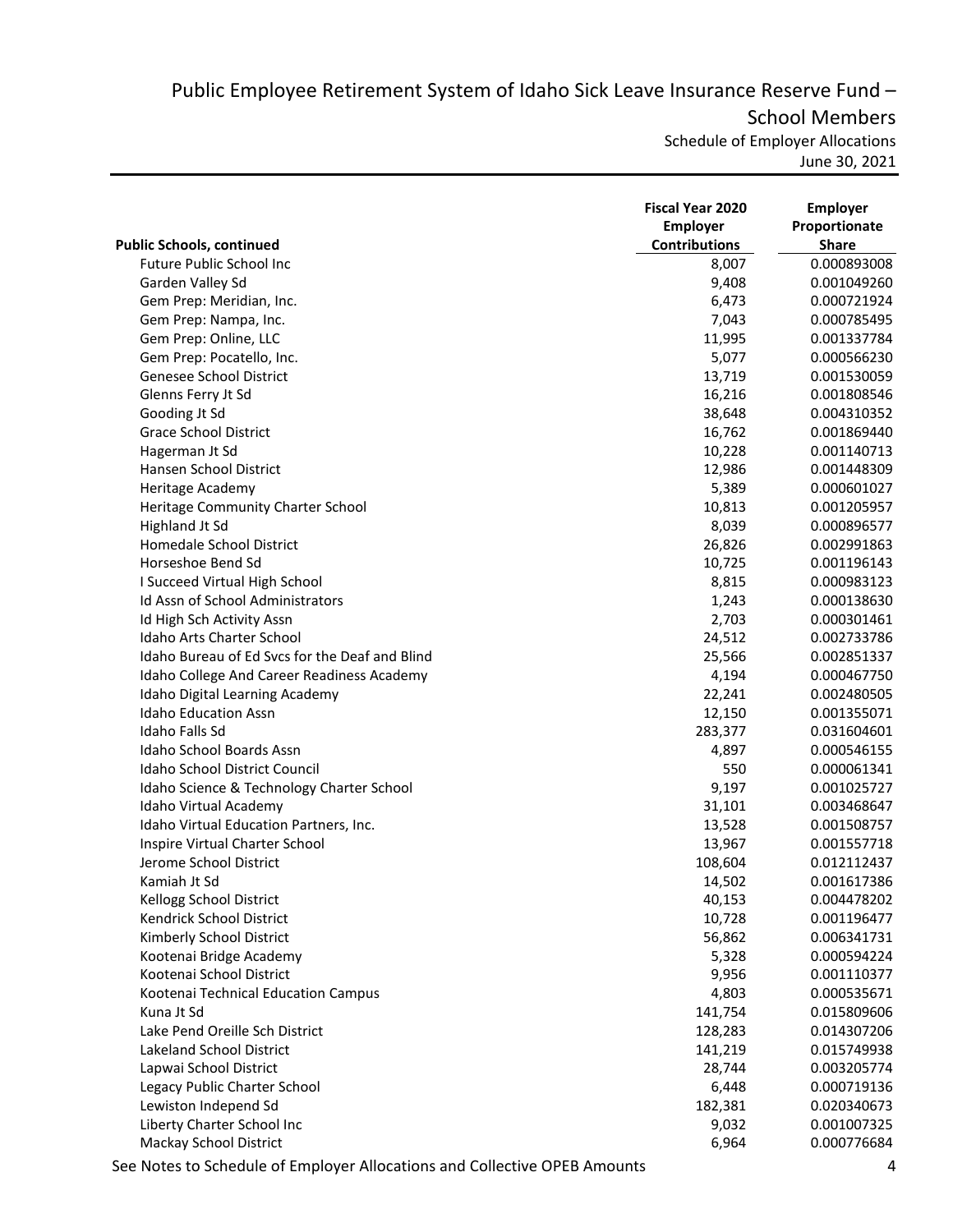Public Employee Retirement System of Idaho Sick Leave Insurance Reserve Fund – School Members

Schedule of Employer Allocations

June 30, 2021

|                                          | <b>Fiscal Year 2020</b><br><b>Employer</b> | <b>Employer</b><br>Proportionate |
|------------------------------------------|--------------------------------------------|----------------------------------|
| <b>Public Schools, continued</b>         | <b>Contributions</b>                       | <b>Share</b>                     |
| <b>Madison School District</b>           | 140,932                                    | 0.015717929                      |
| Marsh Valley Jt Sd                       | 30,153                                     | 0.003362918                      |
| <b>Marsing School District</b>           | 22,475                                     | 0.002506602                      |
| McCall Donnelly Sd                       | 49,276                                     | 0.005495677                      |
| Meadows Valley Sd                        | 7,079                                      | 0.000789510                      |
| Melba School District                    | 23,902                                     | 0.002665753                      |
| Meridian Charter High School Inc         | 7,360                                      | 0.000820849                      |
| Meridian Medical Arts Charter School     | 6,828                                      | 0.000761516                      |
| Middleton Sd                             | 92,492                                     | 0.010315491                      |
| Midvale School District                  | 7,089                                      | 0.000790625                      |
| Minidoka County Sd                       | 110,536                                    | 0.012327910                      |
| Monticello Montessori Charter School     | 5,186                                      | 0.000578387                      |
| <b>Moscow Charter School</b>             | 4,784                                      | 0.000533552                      |
| <b>Moscow School District</b>            | 121,649                                    | 0.013567326                      |
| Mountain Home Sd                         | 105,530                                    | 0.011769599                      |
| Mountain View School District            | 41,481                                     | 0.004626312                      |
| <b>Mullan School District</b>            | 8,850                                      | 0.000987027                      |
| Murtaugh School District                 | 10,728                                     | 0.001196477                      |
| Nampa School District                    | 391,684                                    | 0.043683915                      |
| New Plymouth Sd                          | 26,778                                     | 0.002986509                      |
| Nezperce Jt Sd                           | 7,445                                      | 0.000830329                      |
| North Gem Sd                             | 7,074                                      | 0.000788952                      |
| North Star Charter School                | 21,442                                     | 0.002391393                      |
| North Valley Academy Charter School      | 6,844                                      | 0.000763301                      |
| <b>Notus School District</b>             | 13,822                                     | 0.001541546                      |
| Oneida School District                   | 26,971                                     | 0.003008034                      |
| Palouse Prairie Education Organization   | 5,243                                      | 0.000584744                      |
| Parma School District                    | 25,317                                     | 0.002823566                      |
| Pathways In Education - Nampa, Inc.      | 5,690                                      | 0.000634597                      |
| Payette River Regional Technical Academy | 4,918                                      | 0.000548497                      |
| Payette School District                  | 39,049                                     | 0.004355075                      |
| Peace Valley Charter                     | 6,039                                      | 0.000673520                      |
| Pleasant Valley Sd                       | 339                                        | 0.000037808                      |
| Plummer-Worley Jt Sd                     | 21,878                                     | 0.002440020                      |
| Pocatello Community Charter Sch          | 8,796                                      | 0.000981004                      |
| Pocatello School District                | 396,465                                    | 0.044217134                      |
| Post Falls Sch District                  | 149,343                                    | 0.016655995                      |
| <b>Potlatch School District</b>          | 21,818                                     | 0.002433328                      |
| <b>Prairie School District</b>           | 372                                        | 0.000041489                      |
| <b>Preston School District</b>           | 56,456                                     | 0.006296451                      |
| Project Impact Stem Academy              | 5,716                                      | 0.000637497                      |
| Richard Mckenna Charter Hi Sch           | 10,713                                     | 0.001194804                      |
| Richfield School District                | 7,876                                      | 0.000878398                      |
| <b>Rigby School District</b>             | 130,537                                    | 0.014558591                      |
| Ryrie School District                    | 18,707                                     | 0.002086363                      |
| <b>Rockland School District</b>          | 8,397                                      | 0.000936505                      |
| Rolling Hills Charter School             | 6,965                                      | 0.000776796                      |
| Sage International School of Boise       | 24,590                                     | 0.002742485                      |
|                                          |                                            |                                  |

See Notes to Schedule of Employer Allocations and Collective OPEB Amounts 5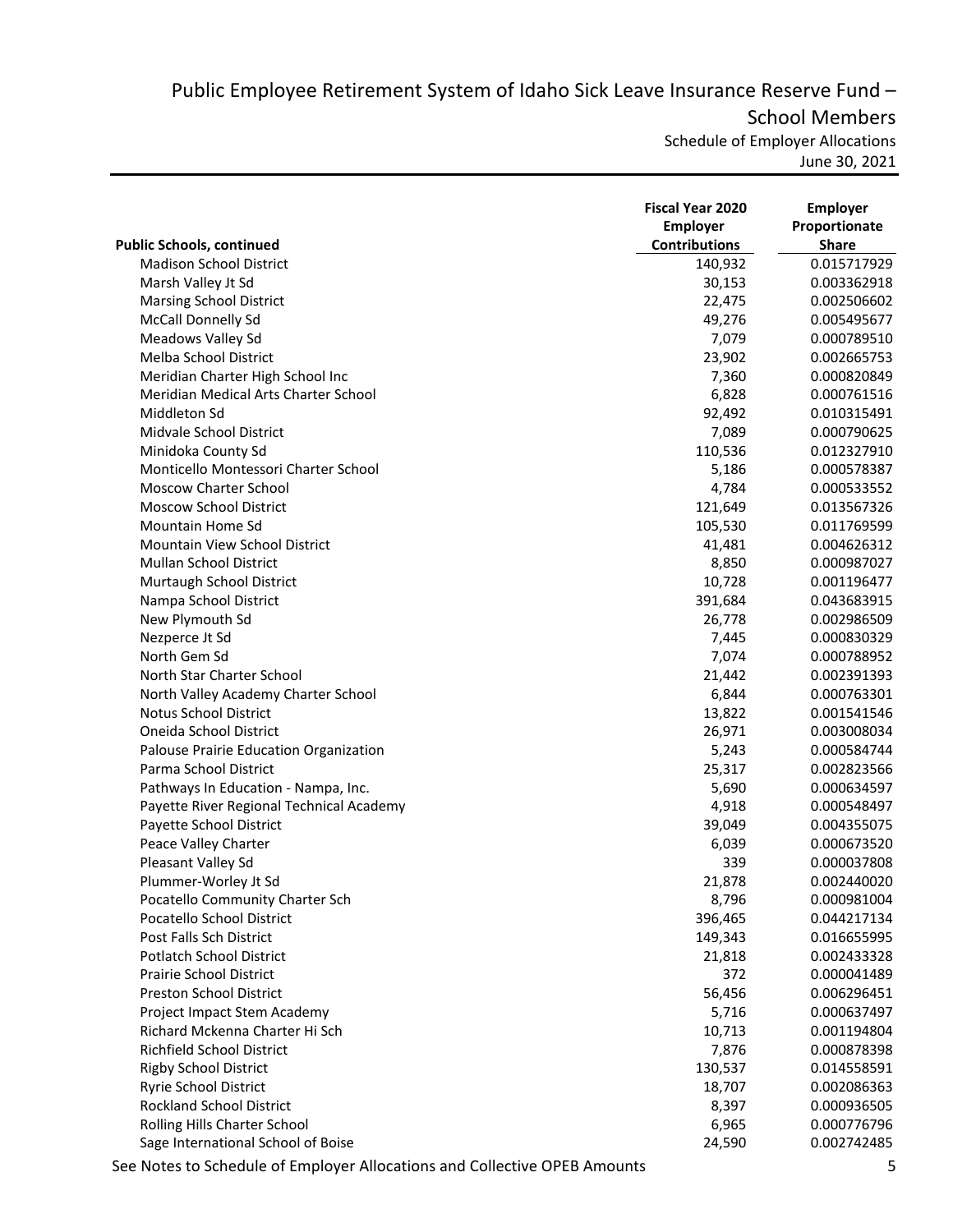Public Employee Retirement System of Idaho Sick Leave Insurance Reserve Fund – School Members Schedule of Employer Allocations

June 30, 2021

|                                               | <b>Fiscal Year 2020</b><br>Employer | <b>Employer</b><br>Proportionate |
|-----------------------------------------------|-------------------------------------|----------------------------------|
| <b>Public Schools, continued</b>              | <b>Contributions</b>                | <b>Share</b>                     |
| Salmon River Jt School District               | 8,468                               | 0.000944423                      |
| Salmon School District                        | 20,618                              | 0.002299494                      |
| Sandpoint Charter School                      | 9,051                               | 0.001009444                      |
| Shelley Jt Sd                                 | 53,474                              | 0.005963873                      |
| Shoshone School District                      | 16,462                              | 0.001835982                      |
| Snake River Sd                                | 55,831                              | 0.006226746                      |
| Soda Springs Sd                               | 25,864                              | 0.002884572                      |
| South Lemhi Sd                                | 4,942                               | 0.000551174                      |
| St Anthony Sd (Fremontcosd)                   | 58,886                              | 0.006567465                      |
| <b>St Maries School District</b>              | 34,930                              | 0.003895689                      |
| Stem Charter Academy                          | 9,791                               | 0.001091975                      |
| Sugar-Salem Sd                                | 36,811                              | 0.004105474                      |
| Swan Valley Sd                                | 2,329                               | 0.000259750                      |
| Syringa Mountain School                       | 2,857                               | 0.000318637                      |
| <b>Taylors Crossing Public Charter School</b> | 8,658                               | 0.000965613                      |
| Teton School District                         | 57,991                              | 0.006467647                      |
| The Academy, Inc.                             | 11,614                              | 0.001295292                      |
| The Village Charter School                    | 8,037                               | 0.000896354                      |
| Thomas Jefferson Charter School               | 9,825                               | 0.001095767                      |
| Three Creek Sd                                | 320                                 | 0.000035689                      |
| Treasure Valley Classical Academy, Inc        | 6,027                               | 0.000672182                      |
| <b>Troy School District</b>                   | 11,433                              | 0.001275105                      |
| <b>Twin Falls Sd</b>                          | 279,331                             | 0.031153357                      |
| Upper Carmen Charter Sch                      | 1,836                               | 0.000204766                      |
| Valley School District                        | 18,369                              | 0.002048666                      |
| Vallivue School District                      | 230,376                             | 0.025693482                      |
| Victory Charter School                        | 7,836                               | 0.000873937                      |
| Vision Charter School                         | 17,901                              | 0.001996471                      |
| <b>Wallace School District</b>                | 22,383                              | 0.002496342                      |
| Weiser School District                        | 40,675                              | 0.004536420                      |
| Wendell School District                       | 26,774                              | 0.002986063                      |
| West Ada County School District               | 964,942                             | 0.107618499                      |
| West Bonner Co Sch District                   | 37,543                              | 0.004187113                      |
| West Jefferson Sd                             | 18,304                              | 0.002041417                      |
| West Side Sd                                  | 19,002                              | 0.002119264                      |
| White Pine Charter School                     | 14,754                              | 0.001645491                      |
| Whitepine Jt Sch District                     | 10,784                              | 0.001202723                      |
| Wilder School District                        | 15,117                              | 0.001685976                      |
| Xavier Charter School                         | 13,768                              | 0.001535524                      |
| <b>Grand Total: All School Employers</b>      | 8,966,321                           | 1.000000000                      |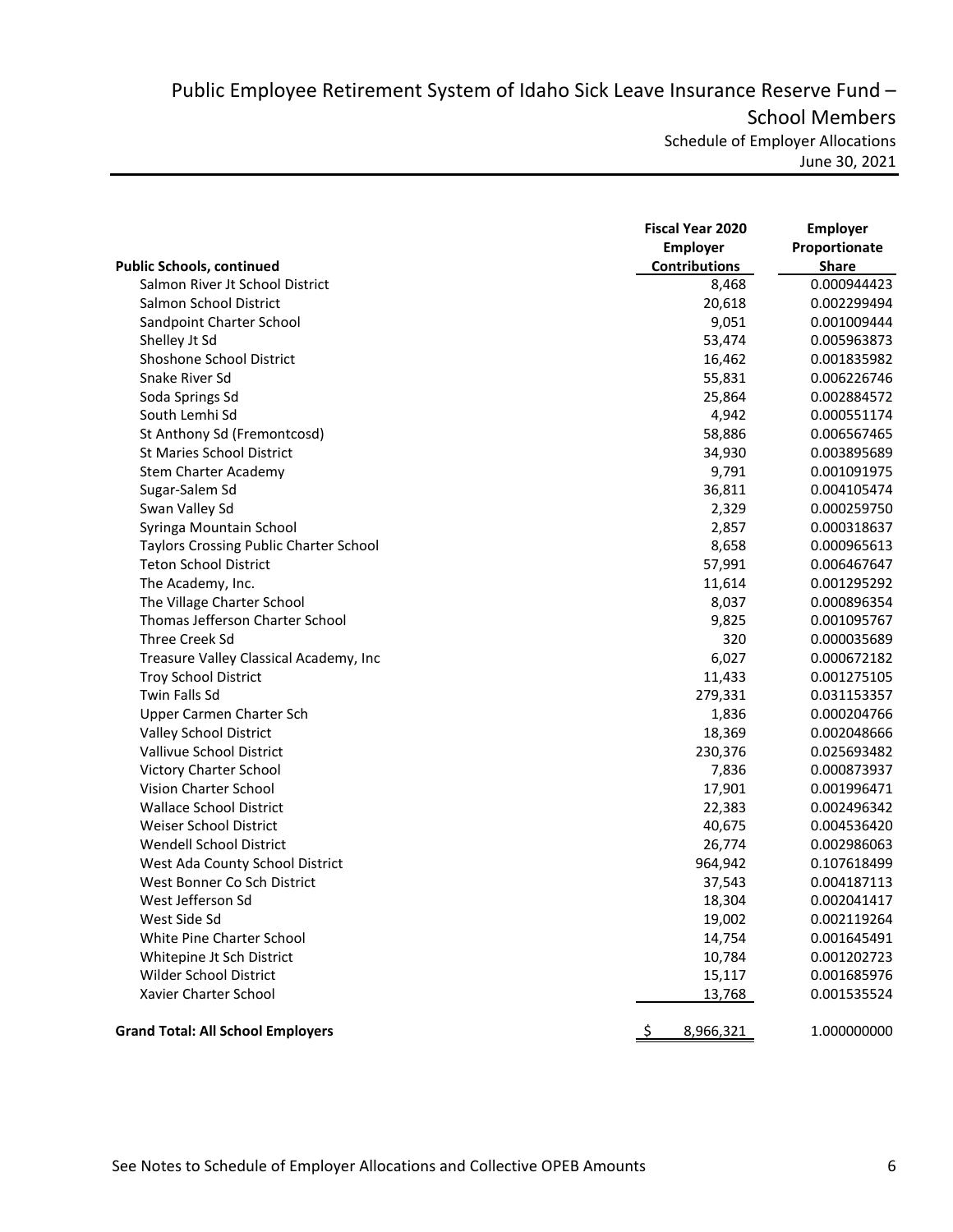Changes of Assumptions **Differences** BetweenExpected and Actual Experience Total DeferredOutflows of ResourcesExcluding Employer Specific Amounts Net DifferenceBetweenProjected and Actual Investment Earnings on OPEB Plan Investments Changes of Assumptions Total DeferredInflows of ResourcesExcluding Employer Specific Amounts Plan OPEBExpense (Expense offset) June 30, 2021 Net OPEBLiability (Asset) \$ 17,056,471 \$ 20,720,661 \$ 37,777,132 \$ 38,820,724 \$ 27,511,022 \$ 66,331,746 \$ (7,915,890) \$ (145,220,424) **Deferred Outflows of Resources Outflows of Resources Deferred Inflows of Resources**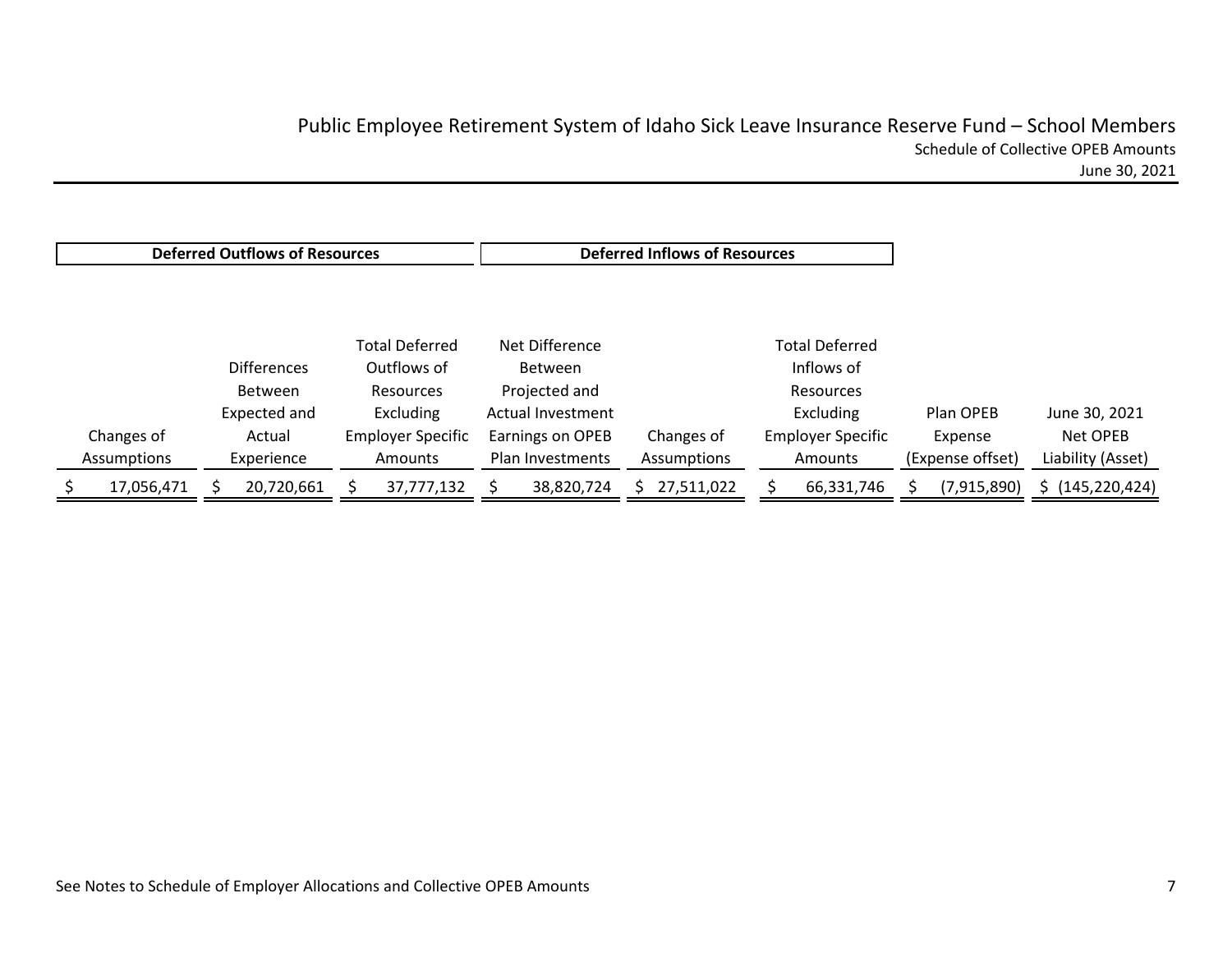# **Note 1 ‐ Significant Accounting Policies**

The Public Employee Retirement System of Idaho Sick Leave Insurance Reserve Fund – School Members (the Fund) is administered by the Public Employee Retirement System of Idaho (the System). Employer contributions to the Fund are calculated on eligible compensation for active members reported by employers.

The Schedule of Collective OPEB Amounts presents the deferred inflow of resources, deferred outflow of resources, OPEB expense (expense offset) and net OEPEB liability (asset) at the Fund level. The Schedule of Employer Allocations (collectively, the Schedules) reflects employer contributions for fiscal year ending June 30, 2020 as there were no contributions during fiscal year ending June 30, 2021. The June 30, 2020 continues to be a reasonable allocation method based on the activity of the Fund. The Schedule of Employer Allocations includes the following for each individual employer:

- Employer name.
- The amount of employer contributing entity's contributions for the period July 1, 2019 to June 30, 2020, (the prior fiscal year).
- The employer contributing entity's contributions as a percentage of total employer contributions, as defined by state statute.

The Schedule of Employer Allocations has been rounded and presenting the first nine decimal places.

### **Basis of Accounting**

Contributions for employers and the net OPEB liability (asset) are recognized on an accrual basis of accounting.

### **Use of Estimates in the Preparation of the Schedules**

The preparation of the Schedules in conformity with accounting principles generally accepted in the United States of America requires management to make estimates and assumptions that affect certain amounts and disclosures. Actual results could differ from those estimates.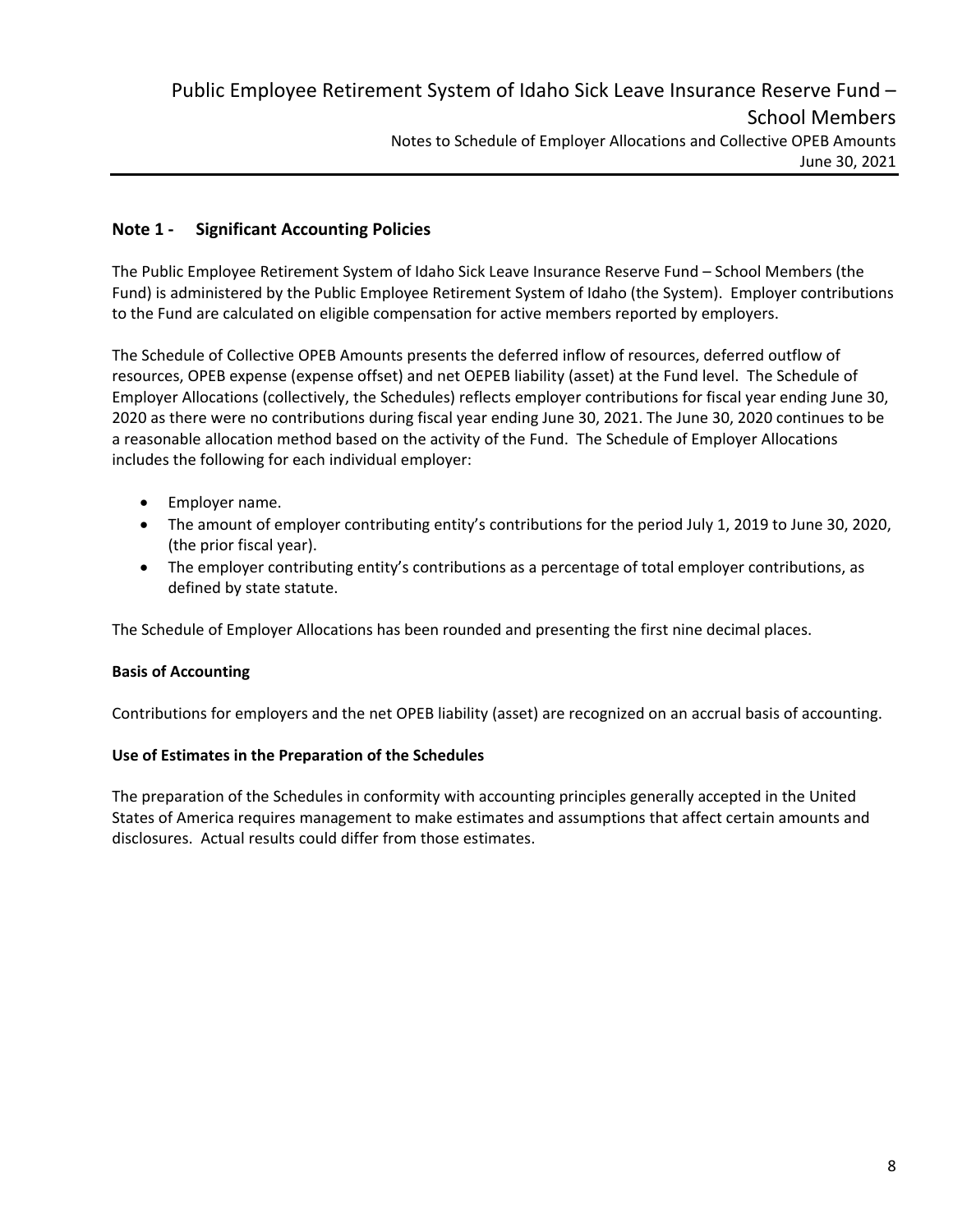### **Components of Net OPEB Liability (Asset)**

The components of the net OPEB liability (asset) of the System, for participating employers, as of June 30, 2021, are as follows:

| <b>Total OPEB liability</b><br>Fund fiduciary net position      | 276,050,086<br>421,270,510 |
|-----------------------------------------------------------------|----------------------------|
| Employers' net OPEB liability (asset)                           | (145, 220, 424)            |
| Fund fiduciary net position as a percentage of total OPEB asset | 152.61%                    |

The net OPEB liability (asset) is calculated using a discount rate of 5.45%, which is the expected rate of return on investments reduced by investment expenses. The OPEB total was determined by an actuarial valuation as of July 1, 2021. Actuarial valuation involves estimates of the reported amounts and assumptions about the probability of occurrence of events far into the future. Amounts determined regarding the OPEB total are subject to continual revision as actual results are compared with past expectations and new estimates are made about the future.

## **Actuarial Assumptions**

The following are the actuarial assumptions and the entry age normal cost method, applied to all periods included in the measurement:

| <b>Inflation</b>                                 | 2.30 percent |
|--------------------------------------------------|--------------|
| Salary increases including inflation             | 3.05 percent |
| Investment rate of return-net of investment fees | 5.45 percent |
| Health care trend rate                           | $N/A^*$      |
|                                                  |              |

\* Health care trend rate is not applicable as the benefit is based on the unused sick leave hours at retirement and is calculated as a fixed dollar amount that can be applied to premiums.

The long‐term expected rate of return on OPEB Fund investments was determined using the building block approach and a forward‐looking model in which best estimate ranges of expected future real rates of return (expected returns, net of OPEB plan investment expense and inflation) are developed for each major asset class. These ranges are combined to produce the long‐term expected rate of return by weighing the expected future real rates of return by the target asset allocation percentage and by adding expected inflation.

Even though history provides a valuable perspective for setting the investment return assumption, the approach used builds upon the latest capital market assumptions. The assumptions and the System's formal policy for asset allocation are shown below. The formal asset allocation policy is more conservative than the current allocation of the System's assets. The best-estimate range for the long-term expected rate of return is determined by adding expected inflation to expected long‐term real returns and reflecting expected volatility and correlation.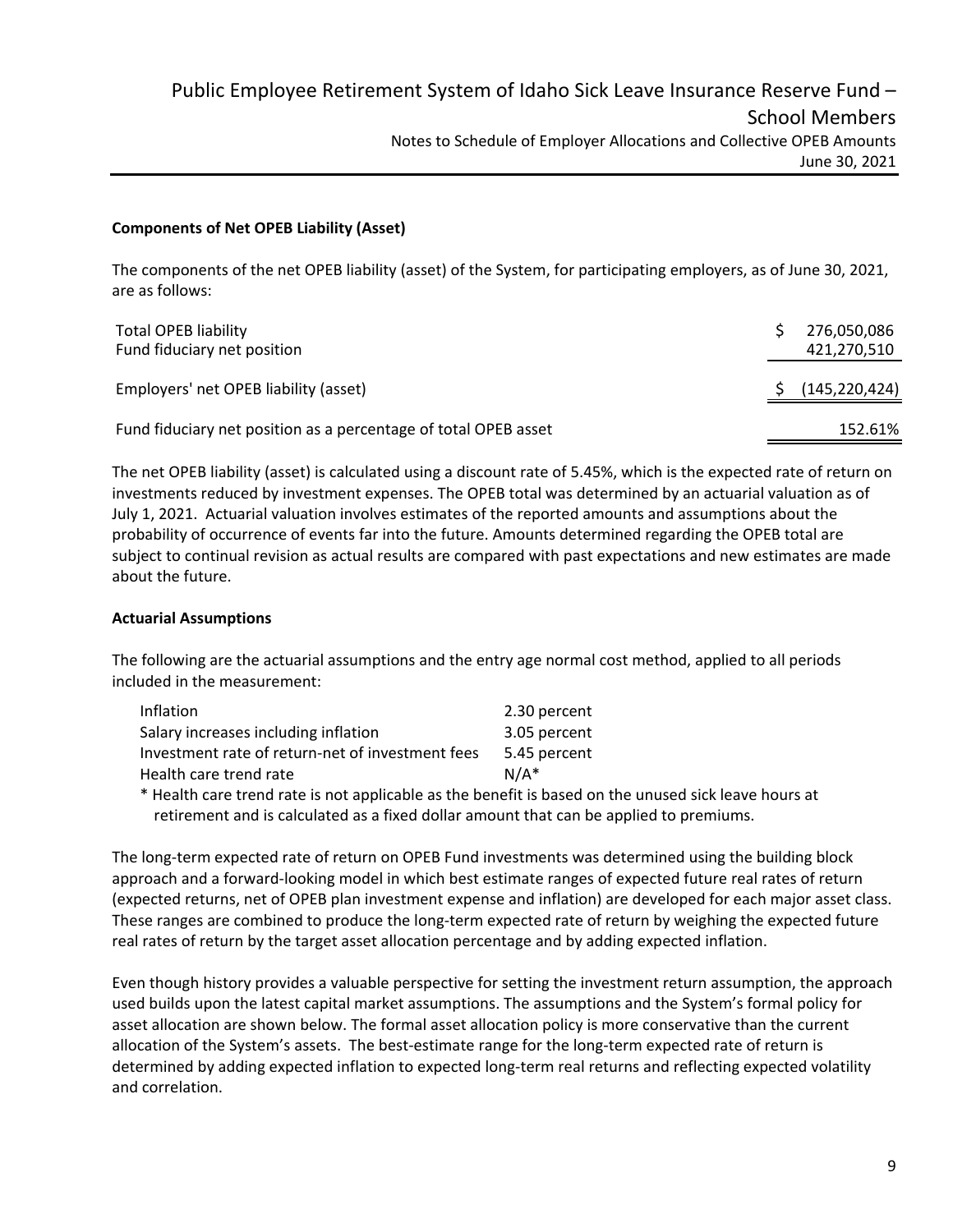| <b>Capital Market Assumptions from Callan 2021</b>                                  |            |                       |                      |
|-------------------------------------------------------------------------------------|------------|-----------------------|----------------------|
|                                                                                     |            | Long-Term<br>Expected | Long-Term            |
|                                                                                     | Target     | Nominal Rate          | <b>Expected Real</b> |
| <b>Asset Class</b>                                                                  | Allocation | of Return             | Rate of Return       |
|                                                                                     |            | (Arithmetic)          | (Arithmetic)         |
| Fixed Income                                                                        | 50.00%     | 2.80%                 | (.20)%               |
| US/Global Equity                                                                    | 39.30%     | 8.00%                 | 6.00%                |
| <b>International Equity</b>                                                         | 10.70%     | 8.25%                 | 6.25%                |
| Assumed Inflation - Mean                                                            |            | 2.00%                 | 2.00%                |
| Assumed Inflation - Standard Deviation                                              |            | 1.50%                 | 1.50%                |
| Portfolio Arithmetic Mean Return                                                    |            | 6.18%                 | 4.18%                |
| <b>Portfolio Standard Deviation</b>                                                 |            | 12.29%                | 12.29%               |
| Portfolio Long-Term (Geometric) Expected Rate of Return                             |            | 5.55%                 | 3.46%                |
| <b>Assumed Investment Expenses</b>                                                  |            | 0.40%                 | 0.40%                |
| Portfolio Long-Term (Geometric) Expected Rate of Return, Net of Investment Expenses |            | 5.15%                 | 3.06%                |
| <b>Investment Policy Assumptions from PERSI November 2019</b>                       |            |                       |                      |
| Portfolio Long-Term Expected Real Rate of Return, Net of Investment Expenses        |            |                       | 4.14%                |
| Portfolio Standard Deviation                                                        |            |                       | 14.16%               |
| Economic/Demographic Assumptions from Milliman 2021                                 |            |                       |                      |
| <b>Valuation Assumptions Chosen by PERSI Board</b>                                  |            |                       |                      |
| Long-Term Expected Real Rate of Return, Net of Investment Expenses                  |            |                       | 3.15%                |
| <b>Assumed Inflation</b>                                                            |            |                       | 2.30%                |
| Long-Term Expected Geometric Rate of Return, Net of Investment Expenses             |            |                       | 5.45%                |

Discount rate – The discount rate used to measure the total OPEB liability was 5.45%. The projection of cash flows used to determine the discount rate assumed that contributions from plan members will be made at the current contribution rate. Based on these assumptions, the Fund's net position was projected to be available to make all projected future benefit payments of current plan members. Therefore, the long-term expected rate of return on Fund investments was applied to all periods of projected benefit payments to determine the total OPEB liability. The long‐term expected rate of return was determined net of OPEB plan investment expense but without reduction for OPEB plan administrative expense.

### 10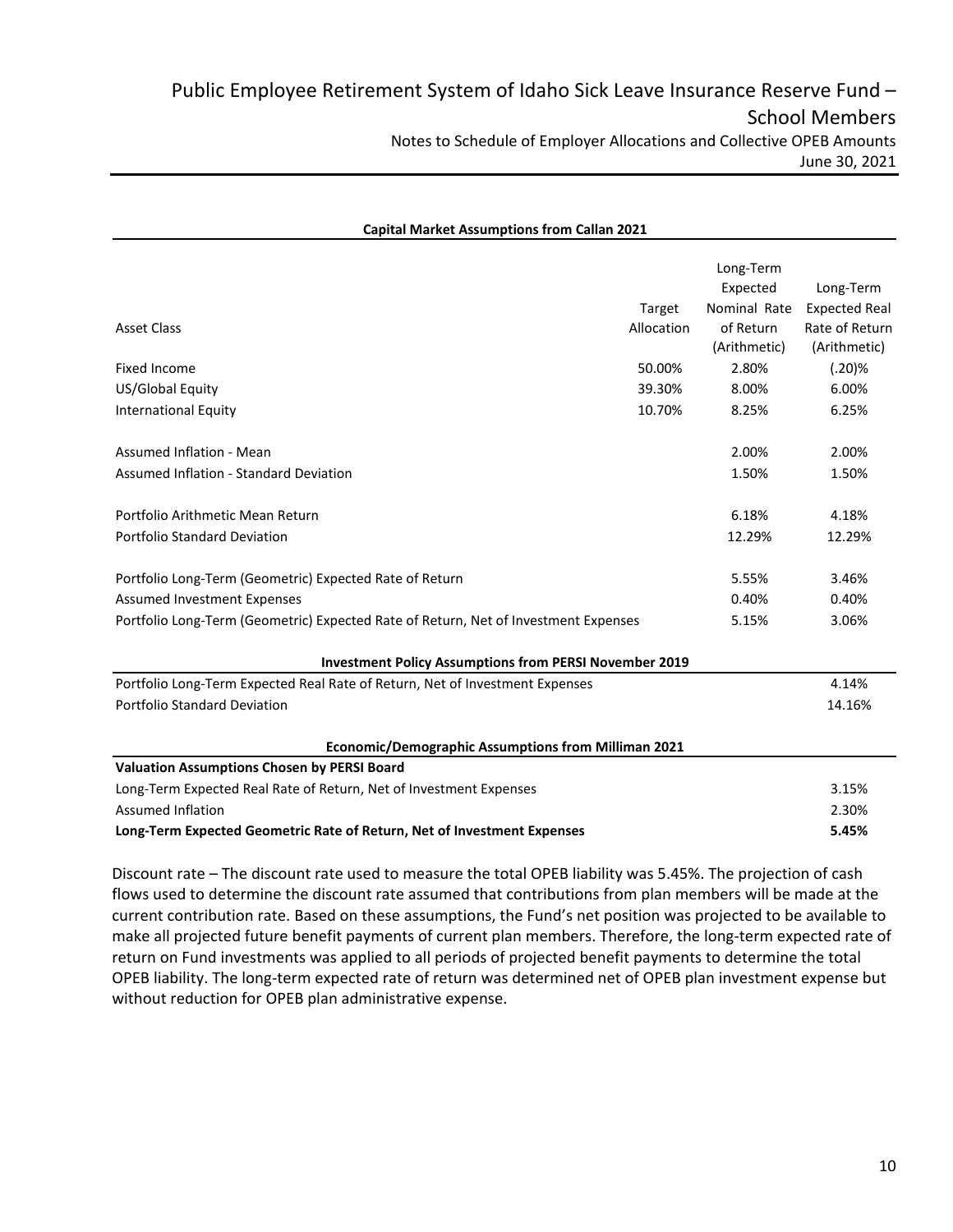# Public Employee Retirement System of Idaho Sick Leave Insurance Reserve Fund – School Members Notes to Schedule of Employer Allocations and Collective OPEB Amounts June 30, 2021

Sensitivity of the net OPEB liability (asset) to changes in the discount rate – The following presents the net OPEB liability (asset) of the Fund's employers calculated using the discount rate of 5.45% as well as what the employer's liability (asset) would be if it were calculated using a discount rate that is 1‐percentage point lower or 1‐percentage point higher than the current rate:

|                                       | 1% Decrease<br>(4.45%) | <b>Current Discount</b><br>Rate (5.45%) |                 | 1% Increase<br>(6.45%) |
|---------------------------------------|------------------------|-----------------------------------------|-----------------|------------------------|
| Employer's net OPEB liability (asset) | (126, 017, 660)        |                                         | (145, 220, 424) | (163, 157, 039)        |

## **Deferred Inflow of Resources and Deferred Outflow of Resources**

Each employer will need to calculate two additional types of deferred outflows of resources and deferred inflows of resources which are employer specific amounts. These amounts relate the (1) net impact from changes in proportion (allocation percentage) between the periods; and (2) contributions made to the plan subsequent to the measurement date and before the end of the employer's reporting period.

## **Plan OPEB Expense (Expense Offset)**

Plan OPEB expense consists of changes that are expensed immediately. The following table provides the detail of the plan OPEB expense (expense offset):

| Service costs and interest                                        | 25,247,115     |
|-------------------------------------------------------------------|----------------|
| Expected investment return                                        | (24, 665, 967) |
| Administrative expenses                                           | 71.722         |
| Amortization of difference between expected and actual experience | 3,597,846      |
| Amortization of changes of assumptions                            | (1,790,646)    |
| Amortization of net difference between projected and actual       |                |
| investment earnings on OPEB Plan investments                      | (10, 375, 960) |
|                                                                   |                |
| Plan OPEB expense (expense offset)                                | (7, 915, 890)  |

The amortization period is based on the remaining expected service lives of all employees that are provided with OPEB through the System determined at the beginning of the measurement period. The amortization period was calculated at 8.9 years. The amortization of the net difference between projected and actual investment earnings on OPEB plan investments is amortized over a closed 5-year period inclusive of this fiscal year.